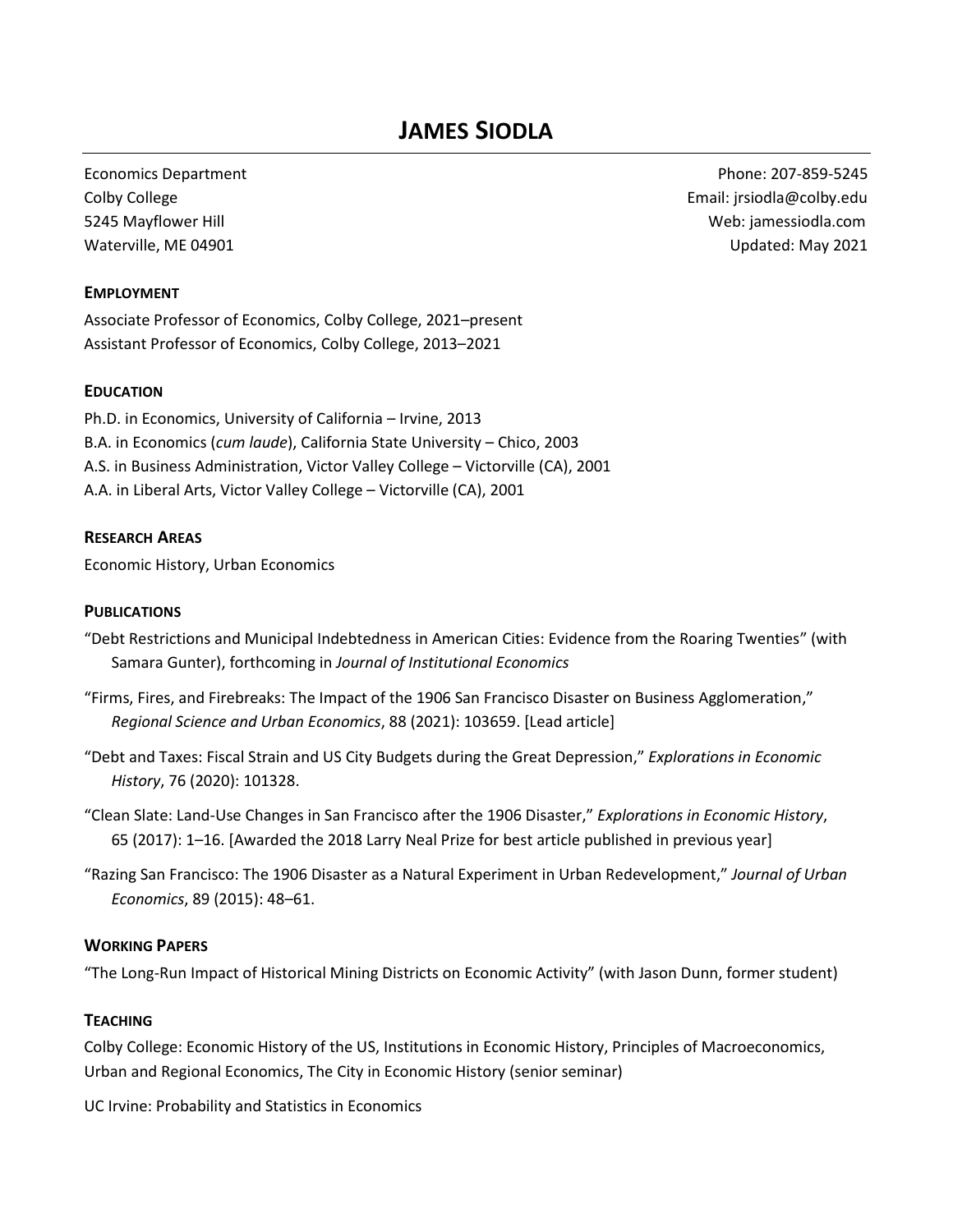## **HONORS AND AWARDS**

Charles A. Lave Paper Prize for Creative Modeling in Social Sciences, UC Irvine (2012) Ken Small Award for Best Ph.D. Student in Transportation and Urban Economics, UC Irvine (2012) Art DeVaney Best Paper Award, UC Irvine (2012) George R. and Cathleen Hill Economics Fellowship, UC Irvine (Spring 2012) Social Sciences Associate Dean's Fellowship for Academic Excellence, UC Irvine (Winter 2011)

## **FELLOWSHIPS AND GRANTS**

Social Sciences Division Research Grant, Colby College (2014) Humane Studies Fellowship, Institute for Humane Studies (2012-2013) Research Grant, All-UC Group in Economic History (2011, 2012) Summer Research Fellowship, UC Irvine (2011, 2012)

#### **CONFERENCE AND SEMINAR PRESENTATIONS**

- 2022 Western Economic Association International, Portland (scheduled)
- 2021 Urban Economics Association (virtual)
- 2019 Economic History Association, Atlanta Eastern Economic Association, New York
- 2018 Liberal Arts Colleges Economic History Workshop, Mt. Holyoke College
- 2017 Social Science History Association, Montreal Western Economic Association International, San Diego Economic and Business History Society, Oklahoma City
- 2016 Urban Economics Association, Minneapolis
- 2015 Economic History Association, Nashville
- 2014 Urban Economics Association, Washington D.C. George Mason University (seminar) Canadian Network for Economic History, Trent University International Society for New Institutional Economics, Duke University West Virginia University (seminar) ASSA/AEA, Philadelphia
- 2013 NBER Summer Institute: Development of the American Economy, Cambridge ASSA/AEA, San Diego
- 2012 Urban Economics Association, Ottawa Canadian Network for Economic History, Banff All-UC Group in Economic History Graduate Student Workshop, UC Davis UC Irvine (seminar) Economic History Association, Vancouver